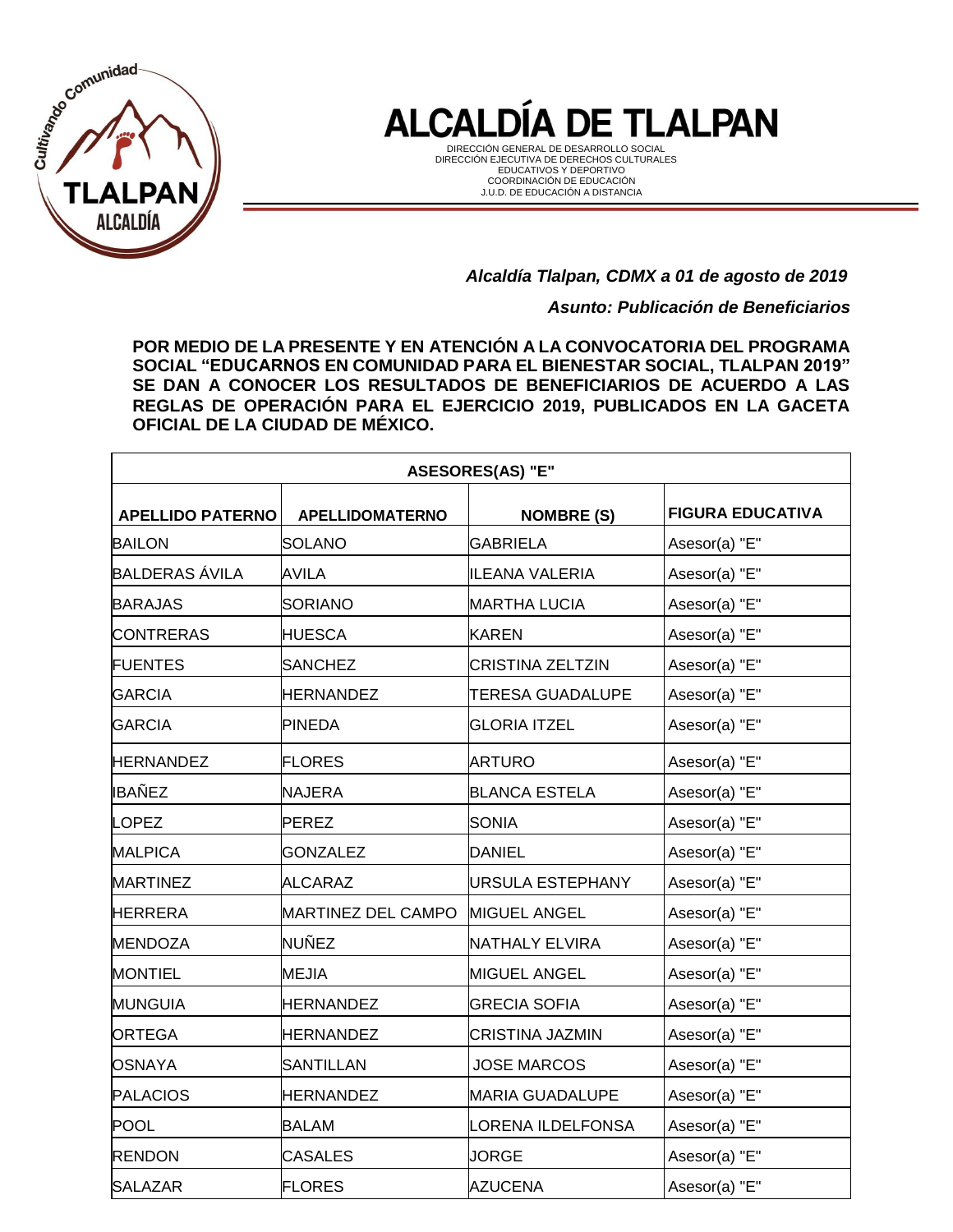| <b>SANCHEZ</b>          | <b>SANCHEZ</b>          | JUANA                     | Asesor(a) "E"           |
|-------------------------|-------------------------|---------------------------|-------------------------|
| <b>SOLARES</b>          | LAGOS                   | <b>IVETTE LEONOR</b>      | Asesor(a) "E"           |
| <b>SUAREZ</b>           | <b>NAVA</b>             | <b>DIANA</b>              | Asesor(a) "E"           |
| <b>TINOCO</b>           | <b>ALVARADO</b>         | <b>JOCELYN</b>            | Asesor(a) "E"           |
| <b>VARGAS</b>           | <b>CERON</b>            | <b>CLARA</b>              | Asesor(a) "E"           |
| VAZQUEZ                 | <b>CEA</b>              | <b>MARIA DEL CARMEN</b>   | Asesor(a) "E"           |
| <b>VEGA</b>             | <b>HERNANDEZ</b>        | <b>RICARDO</b>            | Asesor(a) "E"           |
| VELAZQUEZ               | <b>BRAVO</b>            | <b>CHRISTIAN THOMAS</b>   | Asesor(a) "E"           |
|                         |                         |                           |                         |
|                         |                         | <b>MONITORES (AS) "C"</b> |                         |
| <b>APELLIDO PATERNO</b> | <b>APELLIDO MATERNO</b> | <b>NOMBRE (S)</b>         | <b>FIGURA EDUCATIVA</b> |
| <b>BUENROSTRO</b>       | <b>TORRES</b>           | <b>GABRIEL</b>            | Monitor(a) "C"          |
| <b>CHAVEZ</b>           | ROMERO                  | <b>RAQUEL</b>             | Monitor(a) "C"          |
| <b>DE LA CRUZ</b>       | <b>CALIXTO</b>          | <b>CONCEPCION</b>         | Monitor(a) "C"          |
| <b>GRANADOS</b>         | BOLAÑOS                 | <b>DAVID</b>              | Monitor(a) "C"          |
| <b>MADRID</b>           | <b>CABRERA</b>          | <b>CLAUDIA</b>            | Monitor(a) "C"          |
| <b>MARTINEZ</b>         | <b>PALACIOS</b>         | <b>NAYADE</b>             | Monitor(a) "C"          |
| <b>MARTINEZ</b>         | <b>SALINAS</b>          | <b>IVONNE</b>             | Monitor(a) "C"          |
| <b>PACHECO</b>          | <b>ALEJO</b>            | <b>YEIMI</b>              | Monitor(a) "C"          |
| <b>PEREZ</b>            | <b>ORTEGA</b>           | <b>RUBI</b>               | Monitor(a) "C"          |
| <b>SANCHEZ</b>          | <b>GARCIA</b>           | <b>JORGE LUIS</b>         | Monitor(a) "C"          |
| <b>TREJO</b>            | <b>JIMENEZ</b>          | <b>EDGAR ANDRES</b>       | Monitor(a) "C"          |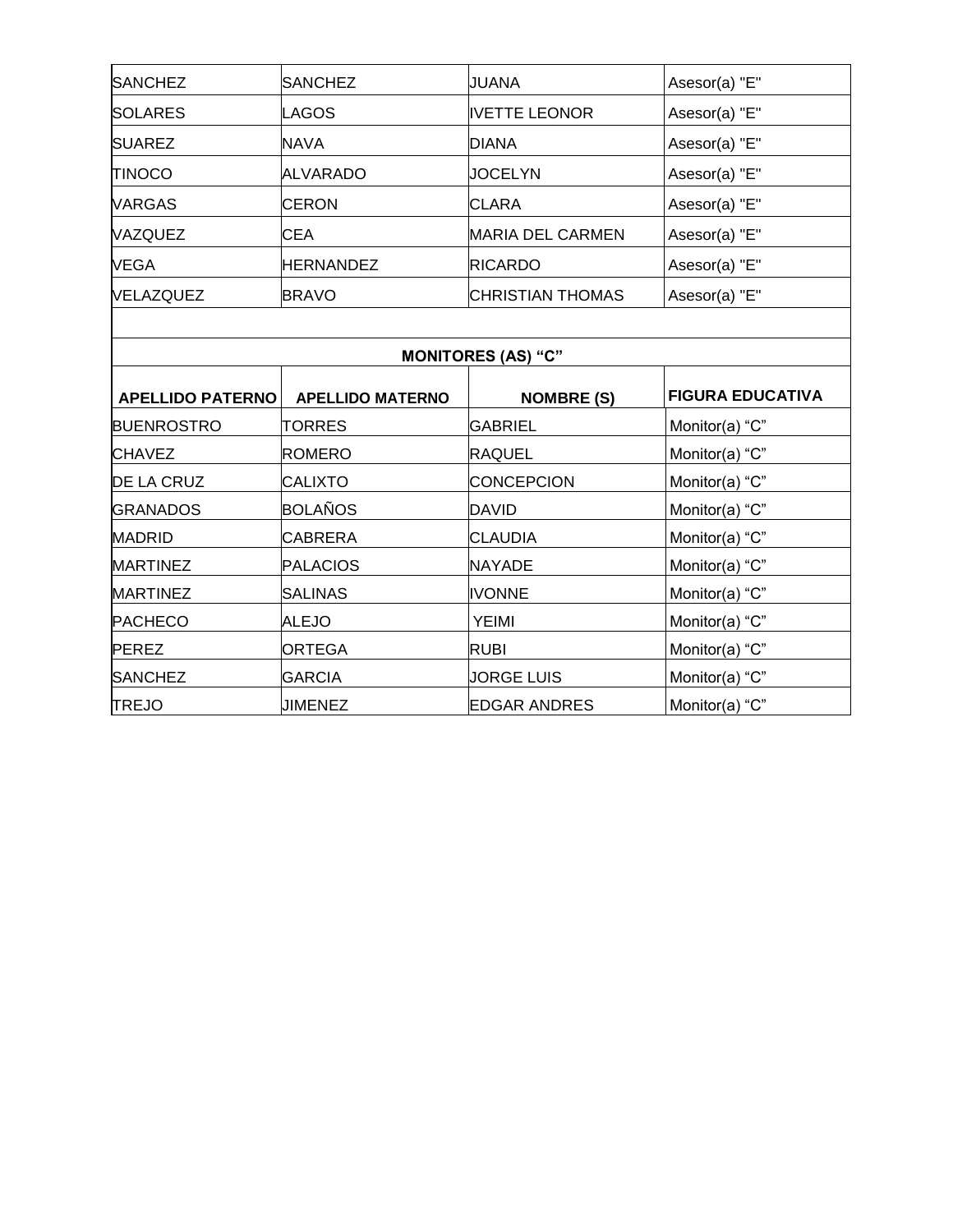

 $\mathbf{\Delta}$ l CΔ DIRECCIÓN GENERAL DE DESARROLLO SOCIAL DIRECCIÓN

EJECUTIVA DE DERECHOS CULTURALES EDUCATIVOS Y DEPORTIVO COORDINACIÓN DE EDUCACIÓN J.U.D. DE EDUCACIÓN A DISTANCIA

*Alcaldía Tlalpan, CDMX a 29 de mayo de 2019*

*Asunto: Publicación de Beneficiarios*

**POR MEDIO DE LA PRESENTE Y EN ATENCIÓN A LA CONVOCATORIA DEL PROGRAMA SOCIAL "EDUCARNOS EN COMUNIDAD PARA EL BIENESTAR SOCIAL TLALPAN 2019" SE DAN A CONOCER LOS RESULTADOS DE BENEFICIARIOS DE ACUERDO A LAS REGLAS DE OPERACIÓN PARA EL EJERCICIO 2019, PUBLICADOS EN LA GACETA OFICIAL DE LA CIUDAD DE MÉXICO.**

| ASESORES(AS) "B"         |                         |                         |                         |  |
|--------------------------|-------------------------|-------------------------|-------------------------|--|
| <b>APELLIDO PATERNO</b>  | <b>APELLIDO MATERNO</b> | <b>NOMBRE (S)</b>       | <b>FIGURA EDUCATIVA</b> |  |
| <b>HARO</b>              | RAMÍREZ                 | <b>CLAUDIA IVETTE</b>   | Asesor(a) "B"           |  |
| <b>MANZANO</b>           | <b>MONDRAGON</b>        | <b>GABRIELA</b>         | Asesor(a) "B"           |  |
| <b>MENDOZA</b>           | <b>OVANDO</b>           | <b>MARIA FERNANDA</b>   | Asesor(a) "B"           |  |
| <b>NARVAEZ</b>           | <b>IBAÑEZ</b>           | <b>EDMUNDO ISAID</b>    | Asesor(a) "B"           |  |
| <b>NARVAEZ</b>           | <b>CORONA</b>           | <b>EDMUNDO</b>          | Asesor(a) "B"           |  |
| <b>SEGURA</b>            | <b>GARCIA</b>           | <b>ADRIANA</b>          | Asesor(a) "B"           |  |
|                          |                         | <b>ASESORES(AS) "D"</b> |                         |  |
| <b>APELLIDO PATERNO</b>  | <b>APELLIDO MATERNO</b> | <b>NOMBRE (S)</b>       | <b>FIGURA EDUCATIVA</b> |  |
| <b>MIJARES</b>           | <b>GONZALEZ</b>         | <b>MARGIE MARIA</b>     | Asesor(a) "D"           |  |
| <b>SANCHEZ</b>           | <b>PEREZ</b>            | <b>ANDRES</b>           | Asesor(a) "D"           |  |
| <b>MONITORES(AS) "B"</b> |                         |                         |                         |  |
| <b>APELLIDO PATERNO</b>  | <b>APELLIDO MATERNO</b> | <b>NOMBRE (S)</b>       | <b>FIGURA EDUCATIVA</b> |  |
| <b>ALVAREZ</b>           | <b>FLORES</b>           | <b>ERIKA</b>            | Monitor(a) "B"          |  |
| <b>DIAZ</b>              | <b>SANCHEZ</b>          | ALEJANDRINA             | Monitor(a) "B"          |  |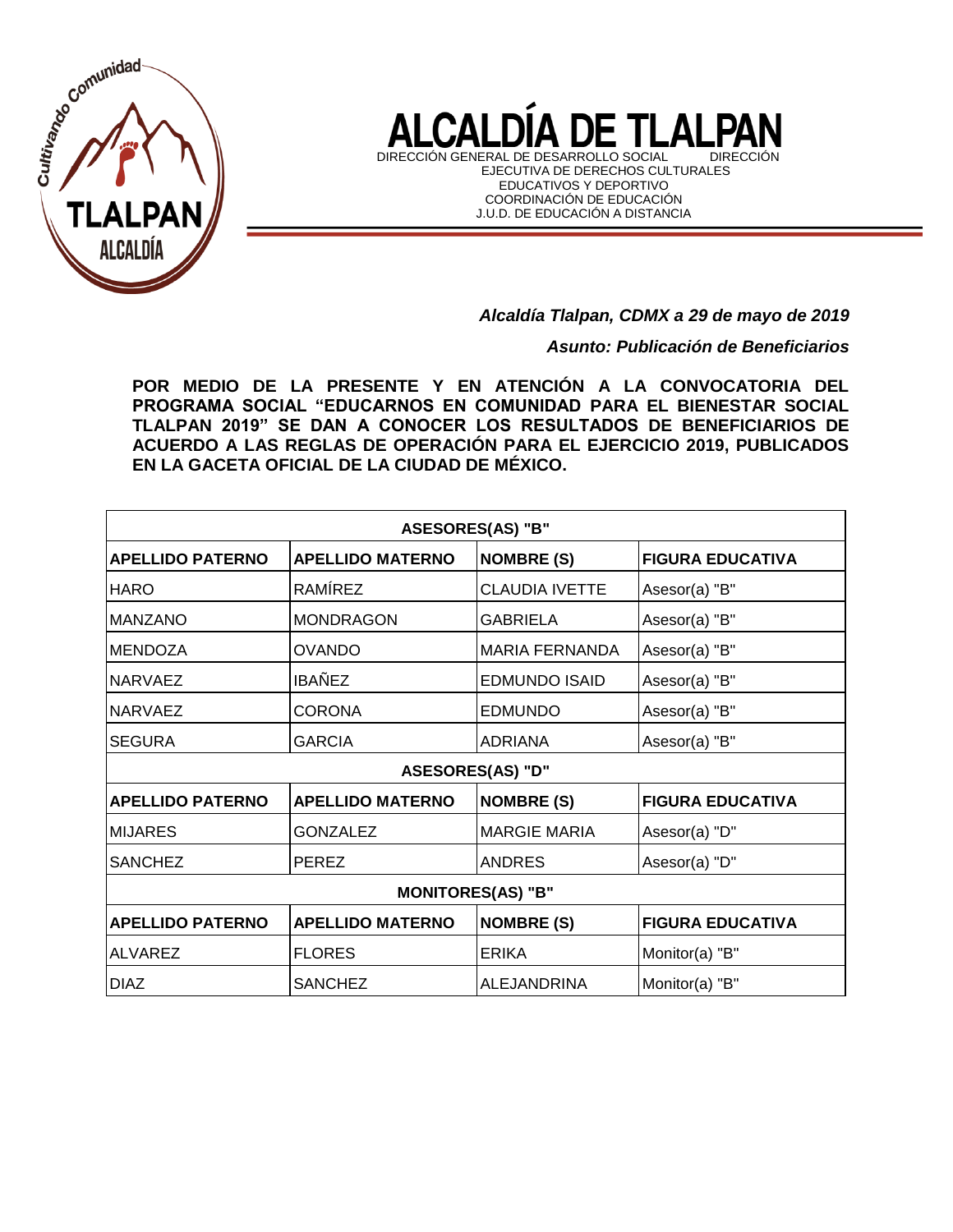

DIRECCIÓN GENERAL DE DESARROLLO SOCIAL DIRECCIÓN EJECUTIVA DE DERECHOS CULTURALES EDUCATIVOS Y DEPORTIVO COORDINACIÓN DE EDUCACIÓN J.U.D. DE EDUCACIÓN A DISTANCIA

*Alcaldía Tlalpan, CDMX a 18 de febrero de 2019*

*Asunto: Publicación de Beneficiarios*

**POR MEDIO DE LA PRESENTE Y EN ATENCIÓN A LA CONVOCATORIA DEL PROGRAMA SOCIAL "EDUCARNOS EN COMUNIDAD PARA EL BIENESTAR SOCIAL 2019" SE DAN A CONOCER LOS RESULTADOS DE BENEFICIARIOS DE ACUERDO A LAS REGLAS DE OPERACIÓN PARA EL EJERCICIO 2019, PUBLICADOS EN LA GACETA OFICIAL DE LA CIUDAD DE MÉXICO.**

| ASESORES(AS) "A"                |                  |                        |                         |  |
|---------------------------------|------------------|------------------------|-------------------------|--|
| <b>APELLIDO PATERNO MATERNO</b> | <b>APELLIDO</b>  | <b>NOMBRE (S)</b>      | <b>FIGURA EDUCATIVA</b> |  |
| <b>AGUILAR</b>                  | <b>BELMONT</b>   | <b>FABIAN IRAM</b>     | Asesor(a) "A"           |  |
| <b>AGUILAR</b>                  | AVILA            | <b>DAVID FRANCISCO</b> | Asesor(a) "A"           |  |
| AVIÑA                           | CASTAÑEDA        | <b>MIRLA PAMELA</b>    | Asesor(a) "A"           |  |
| <b>BRIGIDO</b>                  | <b>AGUIRRE</b>   | <b>FERNANDO</b>        | Asesor(a) "A"           |  |
| <b>CARMONA</b>                  | <b>HERNÁNDEZ</b> | YESSICA JISEL          | Asesor(a) "A"           |  |
| <b>CARRILLO</b>                 | <b>MORENO</b>    | ANALLELY               | Asesor(a) "A"           |  |
| <b>CARRILLO</b>                 | <b>MORENO</b>    | <b>MARIA DEL PILAR</b> | Asesor(a) "A"           |  |
| <b>CASTAÑEDA</b>                | <b>MANCILLA</b>  | <b>EDUARDO</b>         | Asesor(a) "A"           |  |
| <b>CASTRO</b>                   | <b>GODINEZ</b>   | <b>NOHEMI</b>          | Asesor(a) "A"           |  |
| <b>CRUZ</b>                     | <b>HERNANDEZ</b> | <b>MARIA ISABEL</b>    | Asesor(a) "A"           |  |
| DE LA SANCHEZ                   | <b>AGUIRRE</b>   | <b>ROCIO</b>           | Asesor(a) "A"           |  |
| <b>ESPINOSA</b>                 | <b>FLORES</b>    | <b>KAREN</b>           | Asesor(a) "A"           |  |
| <b>GUTIÉRREZ</b>                | <b>GUTIÉRREZ</b> | VERÓNICA               | Asesor(a) "A"           |  |
| <b>GUZMAN</b>                   | <b>LUNA</b>      | <b>SEBASTIAN</b>       | Asesor(a) "A"           |  |
| <b>HERNANDEZ</b>                | <b>ROJAS</b>     | <b>ARANZA</b>          | Asesor(a) "A"           |  |
| <b>HERNANDEZ</b>                | ZARCO            | <b>ANDRES</b>          | Asesor(a) "A"           |  |
| <b>JAVIER</b>                   | TENORIO          | <b>EDGAR</b>           | Asesor(a) "A"           |  |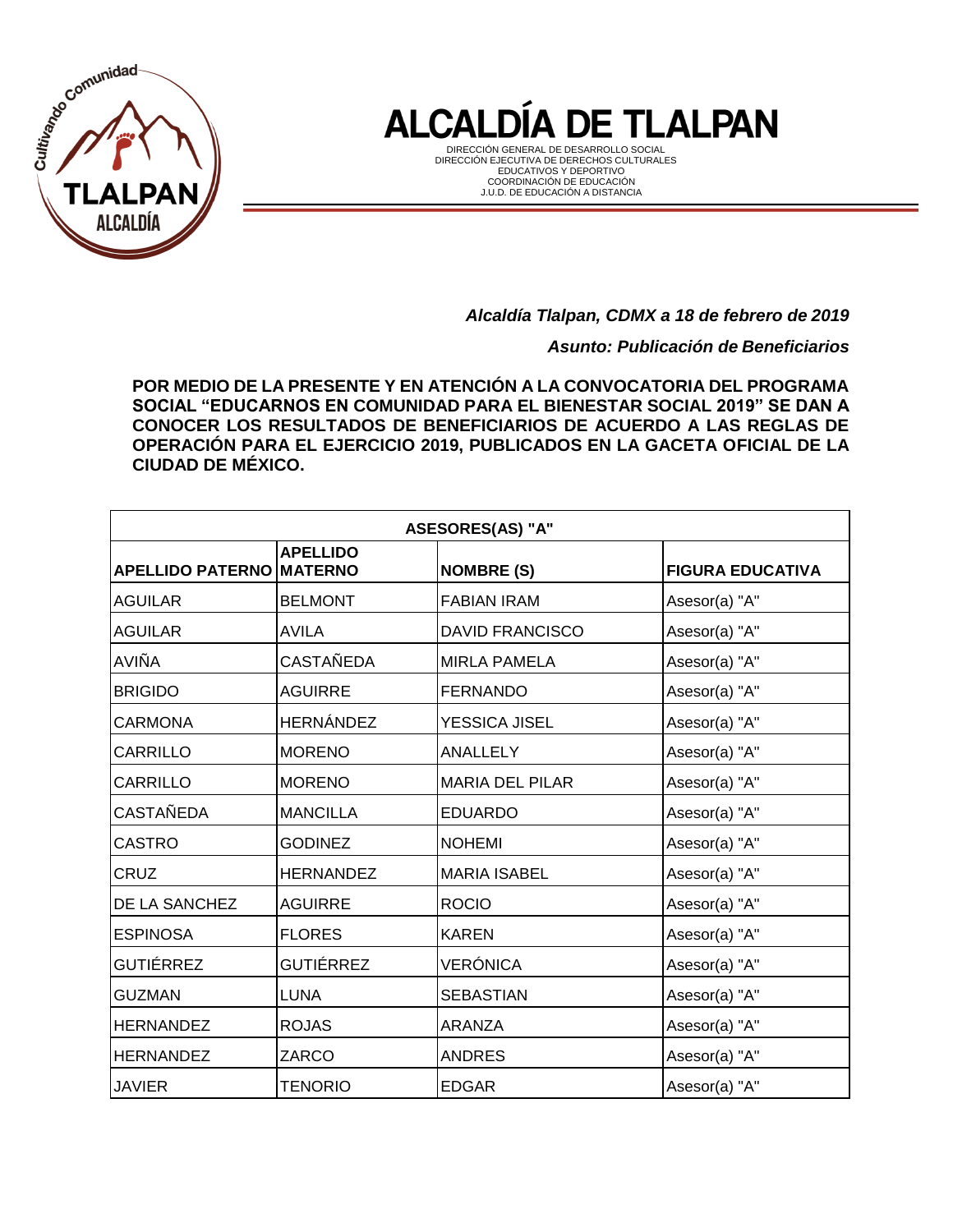

| JUÁREZ                          | <b>ROMERO</b>    | <b>ROSALBA</b>          | Asesor(a) "A"           |
|---------------------------------|------------------|-------------------------|-------------------------|
| <b>MEDINA</b>                   | <b>SOTELO</b>    | <b>DAVID</b>            | Asesor(a) "A"           |
| <b>MEJIA</b>                    | <b>ESTRADA</b>   | <b>ESTELA</b>           | Asesor(a) "A"           |
| <b>MENDOZA</b>                  | <b>ESCALANTE</b> | <b>DAVID AUGUSTO</b>    | Asesor(a) "A"           |
| ORTIZ                           | <b>MENDEZ</b>    | <b>ADOLFO</b>           | Asesor(a) "A"           |
| <b>PEREZ</b>                    | <b>FUENTES</b>   | <b>CARLOS ALBERTO</b>   | Asesor(a) "A"           |
| <b>RAMIREZ</b>                  | <b>LOPEZ</b>     | <b>LUCERO</b>           | Asesor(a) "A"           |
| <b>REZA</b>                     | <b>ISLAS</b>     | <b>ANA LILIA</b>        | Asesor(a) "A"           |
| <b>RIVAS</b>                    | <b>ROBLES</b>    | RENE ALEJANDRO          | Asesor(a) "A"           |
| <b>RODRIGUEZ</b>                | CAMACHO          | SILVIA LIZBETH          | Asesor(a) "A"           |
| <b>ROJAS</b>                    | LÓPEZ            | <b>ROBERTO</b>          | Asesor(a) "A"           |
| <b>SALAZAR</b>                  | RAMÍREZ          | <b>JONATHAN</b>         | Asesor(a) "A"           |
| <b>SANCHEZ</b>                  | <b>CAMPA</b>     | <b>DULCE CAROLINA</b>   | Asesor(a) "A"           |
| <b>SANTILLAN</b>                | <b>MANJARREZ</b> | SONIA XOCHITL           | Asesor(a) "A"           |
| VILLARREAL                      | <b>HERNANDEZ</b> | <b>MARLEN</b>           | Asesor(a) "A"           |
|                                 |                  |                         |                         |
|                                 |                  | <b>ASESORES(AS) "C"</b> |                         |
| <b>APELLIDO PATERNO MATERNO</b> | <b>APELLIDO</b>  | <b>NOMBRE (S)</b>       | <b>FIGURA EDUCATIVA</b> |
| <b>AGUILAR</b>                  | HERNÁNDEZ        | <b>GONZÁLO</b>          | Asesor(a) "C"           |
| <b>ALAMILLA</b>                 | <b>CASTILLO</b>  | <b>IRAN PAULINA</b>     | Asesor(a) "C"           |
| AMAYA                           | <b>LEON</b>      | <b>HECTOR MANUEL</b>    | Asesor(a) "C"           |
| <b>ARIAS</b>                    | <b>GALIDEZ</b>   | <b>ANTONIO</b>          | Asesor(a) "C"           |
| <b>RUIZ</b>                     | <b>SÁNCHEZ</b>   | <b>OMAR OSWALDO</b>     | Asesor(a) "C"           |
| <b>BRAVO</b>                    | <b>LOZANO</b>    | <b>ADRIANA ARELI</b>    | Asesor(a) "C"           |
| <b>CARDENAS</b>                 | <b>MONTES</b>    | <b>ROMINA MELISSA</b>   | Asesor(a) "C"           |
| <b>CASTRO</b>                   | <b>ESLAVA</b>    | <b>MARIA DEL PILAR</b>  | Asesor(a) "C"           |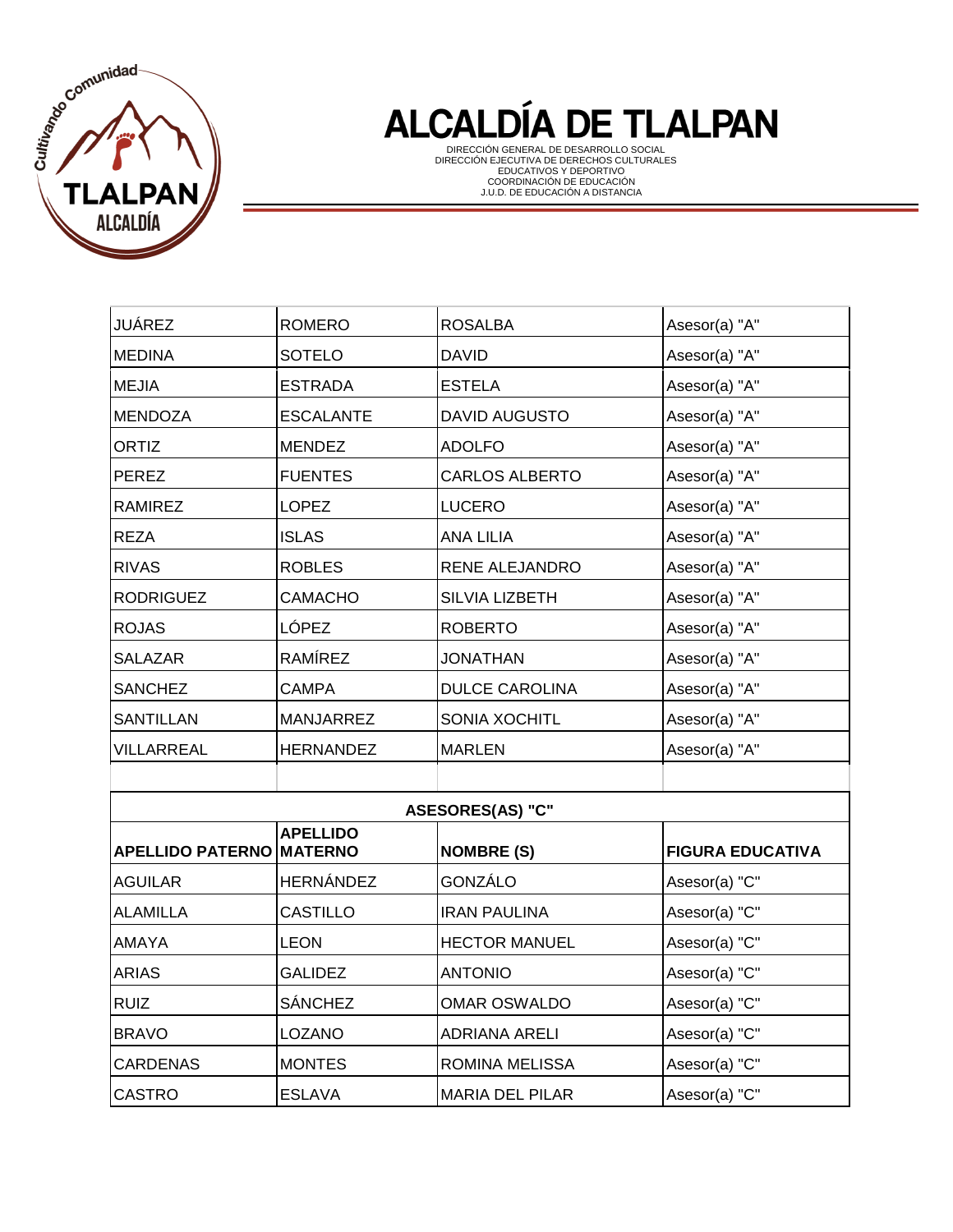

| <b>CERVANTES</b> | <b>VARELA</b>    | ADRIANA EUGENIA         | Asesor(a) "C" |
|------------------|------------------|-------------------------|---------------|
| <b>CHAVARRIA</b> | <b>HERNANDEZ</b> | <b>EDGAR</b>            | Asesor(a) "C" |
| <b>CHÁVEZ</b>    | <b>MORALES</b>   | JUAN                    | Asesor(a) "C" |
| CRUZ             | <b>ALIPHAT</b>   | <b>JEPHTE RAQUEL</b>    | Asesor(a) "C" |
| <b>DÍAZ</b>      | <b>GALLARDO</b>  | MARÍA GUADALUPE AIDEE   | Asesor(a) "C" |
| <b>DUCOING</b>   | <b>HERRERA</b>   | <b>JOSE LUIS</b>        | Asesor(a) "C" |
| <b>ESQUIVEL</b>  | <b>LUNA</b>      | <b>JOEL</b>             | Asesor(a) "C" |
| <b>FUENTES</b>   | <b>AMBROSIO</b>  | <b>DULCE NELLY</b>      | Asesor(a) "C" |
| <b>GIJON</b>     | <b>HERNANDEZ</b> | <b>APOLINAR</b>         | Asesor(a) "C" |
| GÓMEZ            | <b>VICENTE</b>   | <b>MARCELINA</b>        | Asesor(a) "C" |
| <b>GUTIÉRREZ</b> | <b>HERNÁNDEZ</b> | <b>VIVIANA</b>          | Asesor(a) "C" |
| <b>HERNÁNDEZ</b> | <b>GARCIA</b>    | <b>DIANA ELIZABETH</b>  | Asesor(a) "C" |
| HERNÁNDEZ        | <b>MARTINEZ</b>  | ANABEL                  | Asesor(a) "C" |
| HERNÁNDEZ        | <b>MARTÍNEZ</b>  | <b>OSVALDO</b>          | Asesor(a) "C" |
| <b>HURTADO</b>   | <b>HERNANDEZ</b> | <b>MARCOS ANIBAL</b>    | Asesor(a) "C" |
| <b>IREPAN</b>    | VALENZUELA       | <b>HAYDEE</b>           | Asesor(a) "C" |
| <b>JASO</b>      | DE ANDA          | <b>CRISTO JESUS</b>     | Asesor(a) "C" |
| <b>JAVIER</b>    | <b>TENORIO</b>   | <b>CECILIA ESTEFANI</b> | Asesor(a) "C" |
| <b>JIMENO</b>    | <b>MONTIEL</b>   | <b>YAZMIN</b>           | Asesor(a) "C" |
| <b>JOYA</b>      | <b>TORRES</b>    | <b>ASGARD</b>           | Asesor(a) "C" |
| <b>LEOPOLDO</b>  | <b>MAYA</b>      | <b>VICTOR</b>           | Asesor(a) "C" |
| <b>LOPEZ</b>     | <b>HERNANDEZ</b> | <b>JUAN CARLOS</b>      | Asesor(a) "C" |
| <b>LOPEZ</b>     | <b>CORIA</b>     | <b>JOSE ALONZO</b>      | Asesor(a) "C" |
| <b>MADRID</b>    | <b>JURADO</b>    | SALVADOR GEOVANNI       | Asesor(a) "C" |
| <b>MORALES</b>   | <b>PALAFOX</b>   | <b>LUIS ANGEL</b>       | Asesor(a) "C" |
| <b>MORALES</b>   | <b>GUZMAN</b>    | <b>LIZZETH</b>          | Asesor(a) "C" |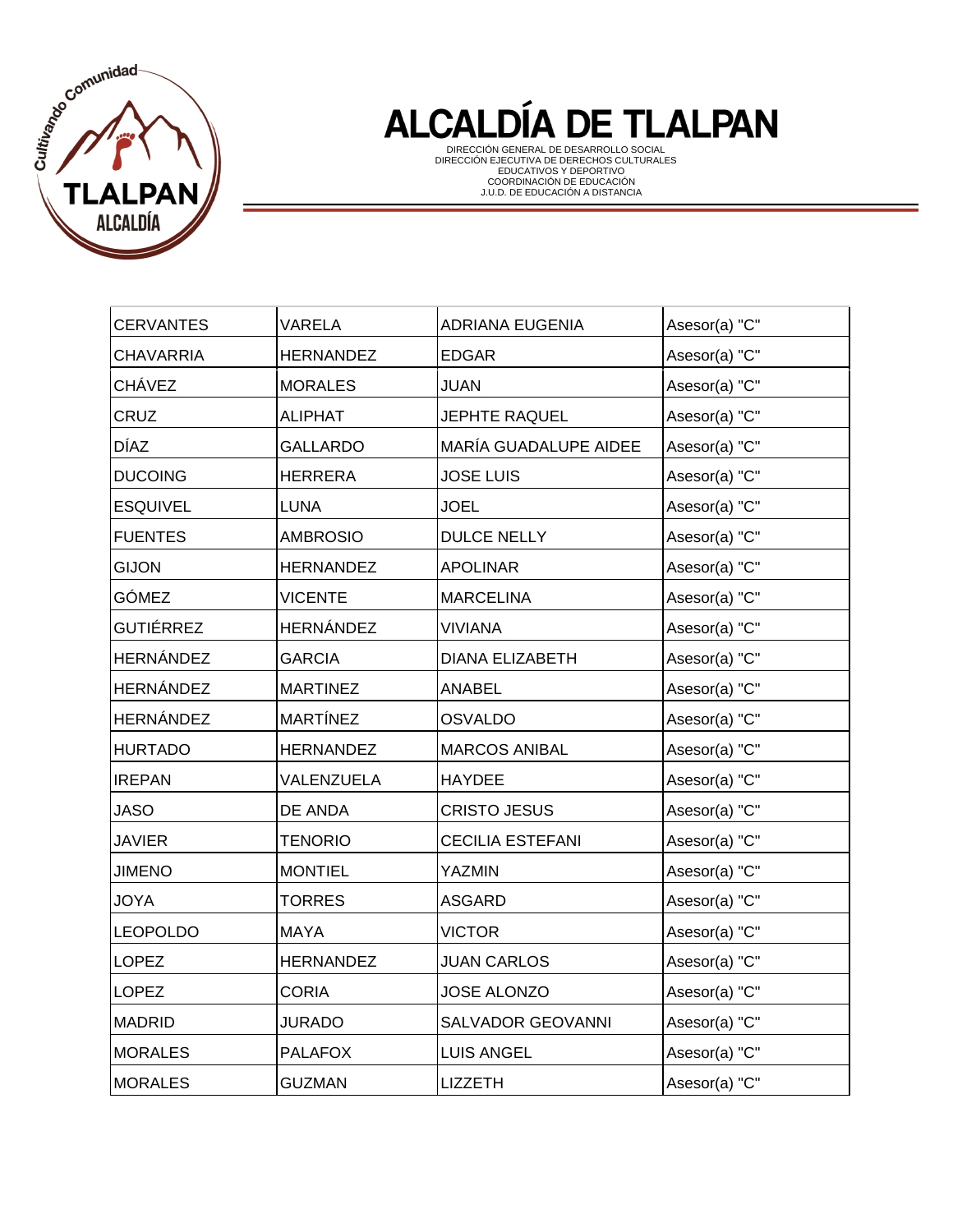

| <b>NATHAN</b>           | <b>BRAVO</b>                      | MIGUEL ARTEMIO           | Asesor(a) "C"           |
|-------------------------|-----------------------------------|--------------------------|-------------------------|
| <b>OCÁDIZ</b>           | <b>SALAZAR</b>                    | YAIR EDUARDO             | Asesor(a) "C"           |
| <b>ORTEGA</b>           | <b>ESCORZA</b>                    | PABLO OMAR               | Asesor(a) "C"           |
| <b>OSNAYA</b>           | <b>IBAÑEZ</b>                     | <b>KARLA IVONNE</b>      | Asesor(a) "C"           |
| <b>PERAL</b>            | <b>SALCIDO</b>                    | <b>MARTHA ANGELICA</b>   | Asesor(a) "C"           |
| <b>PEREZ</b>            | PEREZ                             | <b>JUAN</b>              | Asesor(a) "C"           |
| <b>PEREZ</b>            | <b>CASTILLO</b>                   | <b>BLANCA DOLORES</b>    | Asesor(a) "C"           |
| <b>RANGEL</b>           | <b>UBALDO</b>                     | SOLEDAD                  | Asesor(a) "C"           |
| <b>RUBIO</b>            | <b>RUBIO</b>                      | <b>FLORENTINO</b>        | Asesor(a) "C"           |
| <b>SERNA</b>            | <b>MONTES</b>                     | ANA MARÍA                | Asesor(a) "C"           |
| <b>SERRATOS</b>         | <b>CONCHA</b>                     | <b>ADEL JANILET</b>      | Asesor(a) "C"           |
| <b>SILVA</b>            | <b>GARCIA</b>                     | NANCY GUADALUPE          | Asesor(a) "C"           |
| <b>SORIANO</b>          | <b>REYES</b>                      | <b>LYDIA</b>             | Asesor(a) "C"           |
| <b>TORRES</b>           | <b>DUBEY</b>                      | MARÍA DEL CARMEN         | Asesor(a) "C"           |
| VAZQUEZ                 | <b>ALEJOS</b>                     | <b>LUCIA</b>             | Asesor(a) "C"           |
| <b>ZARAGOZA</b>         | <b>DEL CARMEN</b>                 | <b>RAYMUNDO</b>          | Asesor(a) "C"           |
|                         |                                   |                          |                         |
|                         |                                   | <b>MONITORES(AS) "A"</b> |                         |
| <b>APELLIDO PATERNO</b> | <b>APELLIDO</b><br><b>MATERNO</b> | <b>NOMBRE (S)</b>        | <b>FIGURA EDUCATIVA</b> |
| <b>AGUILAR</b>          | <b>AVILA</b>                      | YESSICA JACQUELINE       | Monitor(a) "A"          |
| <b>BARRIOS</b>          | <b>BAUTISTA</b>                   | <b>ALEJANDRA</b>         | Monitor(a) "A"          |
| <b>BELMONT</b>          | <b>FLORES</b>                     | <b>JACQUELINE</b>        | Monitor(a) "A"          |
| <b>BRAVO</b>            | LÓPEZ                             | <b>MARICELA</b>          | Monitor(a) "A"          |
| <b>CORONA</b>           | <b>ORTEGA</b>                     | <b>MARIA MAGDALENA</b>   | Monitor(a) "A"          |
| <b>CORTES</b>           | <b>RIOS</b>                       | <b>MARIA SILVIA</b>      | Monitor(a) "A"          |
| VELÁZQUEZ               | YAÑEZ                             | SONIA ODETTE             | Monitor(a) "A"          |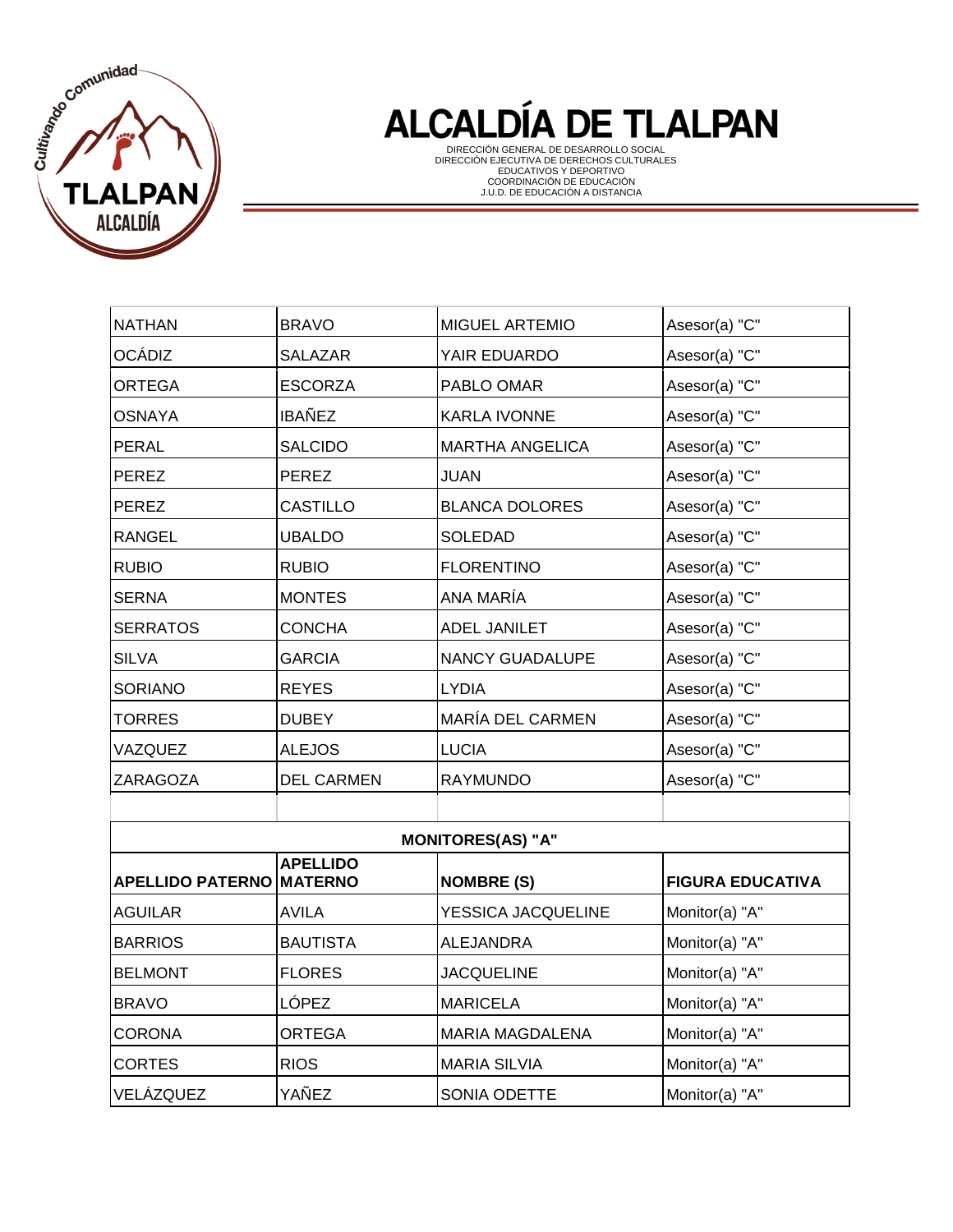

| <b>GARCÍA</b>    | <b>ROMERO</b>                                                                                                | LUZ MARÍA              | Monitor(a) "A" |  |  |
|------------------|--------------------------------------------------------------------------------------------------------------|------------------------|----------------|--|--|
| <b>GUERRA</b>    | <b>FLORES</b>                                                                                                | <b>BEATRIZ</b>         | Monitor(a) "A" |  |  |
| <b>JUÁREZ</b>    | <b>ARANA</b>                                                                                                 | MARÍA DEL ROCÍO        | Monitor(a) "A" |  |  |
| <b>LOPEZ</b>     | <b>CERON</b>                                                                                                 | <b>NORMA SUSANA</b>    | Monitor(a) "A" |  |  |
| <b>LUNA</b>      | PELAEZ                                                                                                       | <b>EVELYN YANELI</b>   | Monitor(a) "A" |  |  |
| <b>MENDOZA</b>   | <b>LOAEZA</b>                                                                                                | <b>MARIO RICARDO</b>   | Monitor(a) "A" |  |  |
| <b>MENDOZA</b>   | <b>DIAZ</b>                                                                                                  | FLOR DE MONTSERRAT     | Monitor(a) "A" |  |  |
| <b>OLIVERA</b>   | <b>FIGUEROA</b>                                                                                              | <b>CRUZ NOHEMI</b>     | Monitor(a) "A" |  |  |
| <b>RAMÍREZ</b>   | <b>PERFECTO</b>                                                                                              | <b>KAREN GUADALUPE</b> | Monitor(a) "A" |  |  |
| <b>REAL</b>      | <b>GUILLEN</b>                                                                                               | <b>EVELYN</b>          | Monitor(a) "A" |  |  |
| <b>REYES</b>     | VELAZQUEZ                                                                                                    | <b>CECILIA</b>         | Monitor(a) "A" |  |  |
| <b>SOTO</b>      | <b>PEREZ</b>                                                                                                 | <b>SARAI</b>           | Monitor(a) "A" |  |  |
| <b>VALENCIA</b>  | <b>SEGUNDO</b>                                                                                               | <b>MARISOL</b>         | Monitor(a) "A" |  |  |
|                  |                                                                                                              |                        |                |  |  |
|                  |                                                                                                              | <b>TALLERISTAS</b>     |                |  |  |
|                  | <b>APELLIDO</b><br><b>MATERNO</b><br><b>APELLIDO PATERNO</b><br><b>NOMBRE (S)</b><br><b>FIGURA EDUCATIVA</b> |                        |                |  |  |
| <b>AGUILAR</b>   |                                                                                                              |                        |                |  |  |
|                  | <b>HUERTA</b>                                                                                                | <b>GABRIELA ANAHI</b>  | Tallerista     |  |  |
| <b>ARIAS</b>     | DE LA SANCHA                                                                                                 | JAFET EMMANUEL         | Tallerista     |  |  |
| <b>AVIÑA</b>     | <b>CASTAÑEDA</b>                                                                                             | <b>BENITO</b>          | Tallerista     |  |  |
| <b>BLANCO</b>    | <b>GARCIA</b>                                                                                                | <b>LAURA</b>           | Tallerista     |  |  |
| <b>CASTREJON</b> | <b>ALVAREZ</b>                                                                                               | <b>LEESLY ORESTI</b>   | Tallerista     |  |  |
| <b>FERREIRA</b>  | <b>CRUZ</b>                                                                                                  | <b>ALFREDO JESUS</b>   | Tallerista     |  |  |
| <b>GALINDO</b>   | <b>BARRIOS</b>                                                                                               | <b>ANA LAURA</b>       | Tallerista     |  |  |
| <b>GONZALEZ</b>  | <b>SANCHEZ</b>                                                                                               | <b>JULIA</b>           | Tallerista     |  |  |
| <b>LAGUNA</b>    | <b>MONTIEL</b>                                                                                               | <b>MAURICIO JOSUE</b>  | Tallerista     |  |  |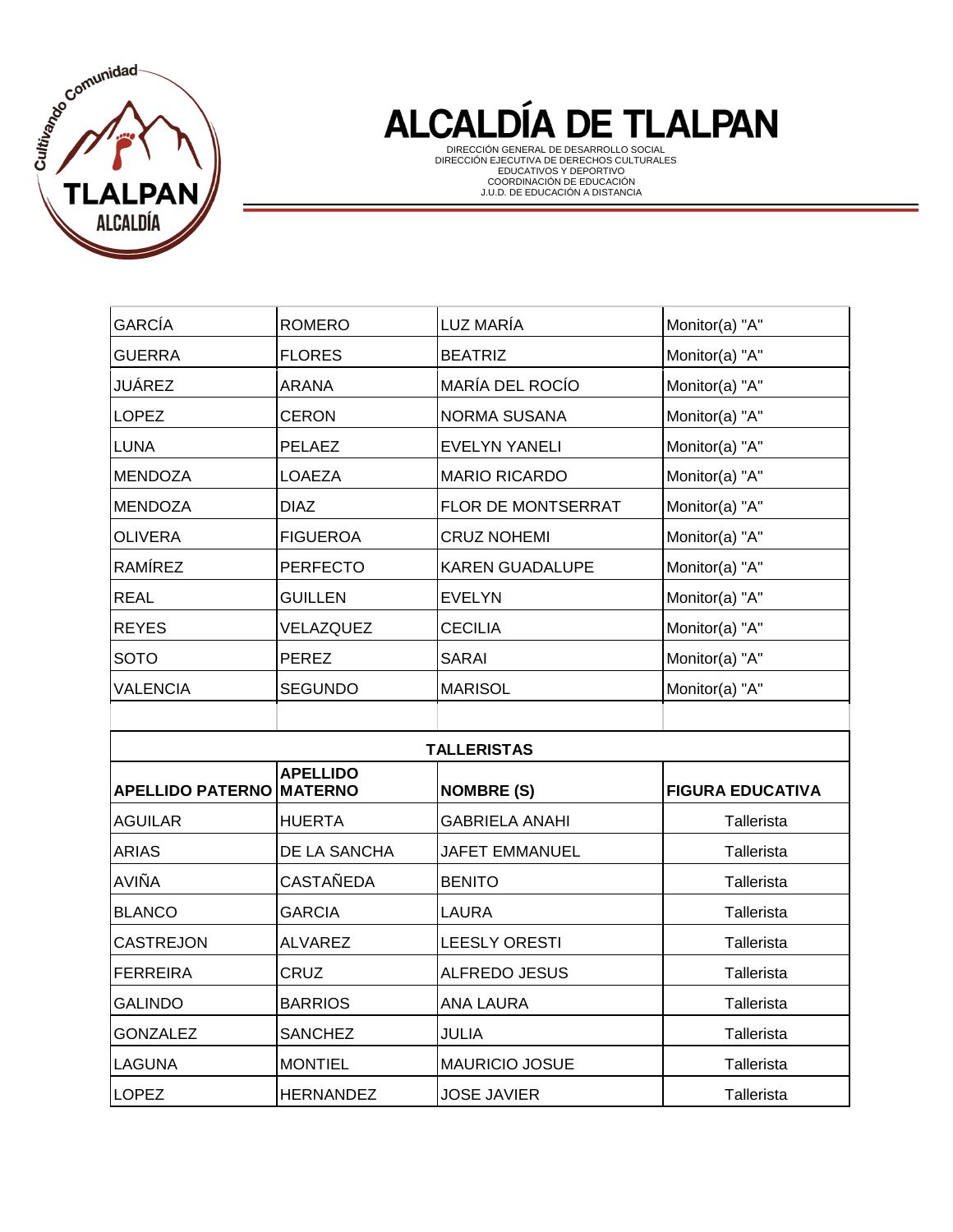

| <b>MARQUEZ</b>               | <b>CONDADO</b>                    | <b>ROSA MARIA</b>                    | Tallerista              |  |  |
|------------------------------|-----------------------------------|--------------------------------------|-------------------------|--|--|
| <b>MARTINEZ</b>              | <b>MORALES</b>                    | <b>LAURA ISABEI</b>                  | Tallerista              |  |  |
| <b>MELCHOR</b>               | <b>RUEDA</b>                      | <b>JESÚS</b>                         | Tallerista              |  |  |
| <b>MENDOZA</b>               | <b>JIMENEZ</b>                    | <b>JOSE OMAR</b>                     | Tallerista              |  |  |
| <b>NICOLAS</b>               | <b>PAREDES</b>                    | <b>ALEJANDRA</b>                     | Tallerista              |  |  |
| <b>RAMIREZ</b>               | <b>NAVARRO</b>                    | <b>DANIEL</b>                        | Tallerista              |  |  |
| CRUZ                         | <b>APARICIO</b>                   | <b>GUILLERMINA HORTENCIA</b>         | Tallerista              |  |  |
| <b>TORRES</b>                | <b>FRIAS</b>                      | <b>ELVIA</b>                         | Tallerista              |  |  |
| <b>VARGAS</b>                | <b>HERNANDEZ</b>                  | <b>MARIA</b>                         | Tallerista              |  |  |
| VELAZQUEZ                    | <b>MARTINEZ</b>                   | <b>ANDRES</b>                        | Tallerista              |  |  |
|                              |                                   |                                      |                         |  |  |
|                              | <b>MAESTRO(A) JUBILADO(A)</b>     |                                      |                         |  |  |
| <b>APELLIDO PATERNO</b>      | <b>APELLIDO</b><br><b>MATERNO</b> | <b>NOMBRE (S)</b>                    | <b>FIGURA EDUCATIVA</b> |  |  |
| <b>BRUN</b>                  | <b>MARTINEZ</b>                   | <b>CONCEPCION</b>                    | Maestro(a) jubilado (a) |  |  |
| <b>CHAVARRIA</b>             | <b>CASTRO</b>                     | <b>PEDRO</b>                         | Maestro(a) jubilado (a) |  |  |
| <b>VEGA</b>                  | <b>RAMOS</b>                      | <b>BEATRIZ</b>                       | Maestro(a) jubilado (a) |  |  |
| <b>FLORES</b>                | <b>TERAN</b>                      | <b>MARIA DE JESUS</b>                | Maestro(a) jubilado (a) |  |  |
| <b>FLORES</b>                | <b>TERAN</b>                      | <b>MARIA OLIVIA</b>                  | Maestro(a) jubilado (a) |  |  |
| <b>GONZALEZ</b>              | <b>CONTRERAS</b>                  | <b>MARIA ESTELA</b>                  | Maestro(a) jubilado (a) |  |  |
| <b>HERNANDEZ</b>             | <b>AGUILAR</b>                    | <b>CARLOS</b>                        | Maestro(a) jubilado (a) |  |  |
| <b>MARQUEZ</b>               | CALDERON                          | <b>GABRIEL ESTEBAN</b>               | Maestro(a) jubilado (a) |  |  |
| <b>ORTIZ</b>                 | <b>OLIVIER</b>                    | MARIA DEL CARMEN DE LA<br><b>PAZ</b> | Maestro(a) jubilado (a) |  |  |
| <b>RAMIREZ</b>               | <b>ORTA</b>                       | <b>MARIA GUADALUPE</b>               | Maestro(a) jubilado (a) |  |  |
| SANCHEZ DE LA<br><b>VEGA</b> | VALVERDE                          | <b>MARTHA</b>                        | Maestro(a) jubilado (a) |  |  |
| <b>SILVA</b>                 | <b>CEDILLO</b>                    | <b>MARIA ELENA</b>                   | Maestro(a) jubilado (a) |  |  |